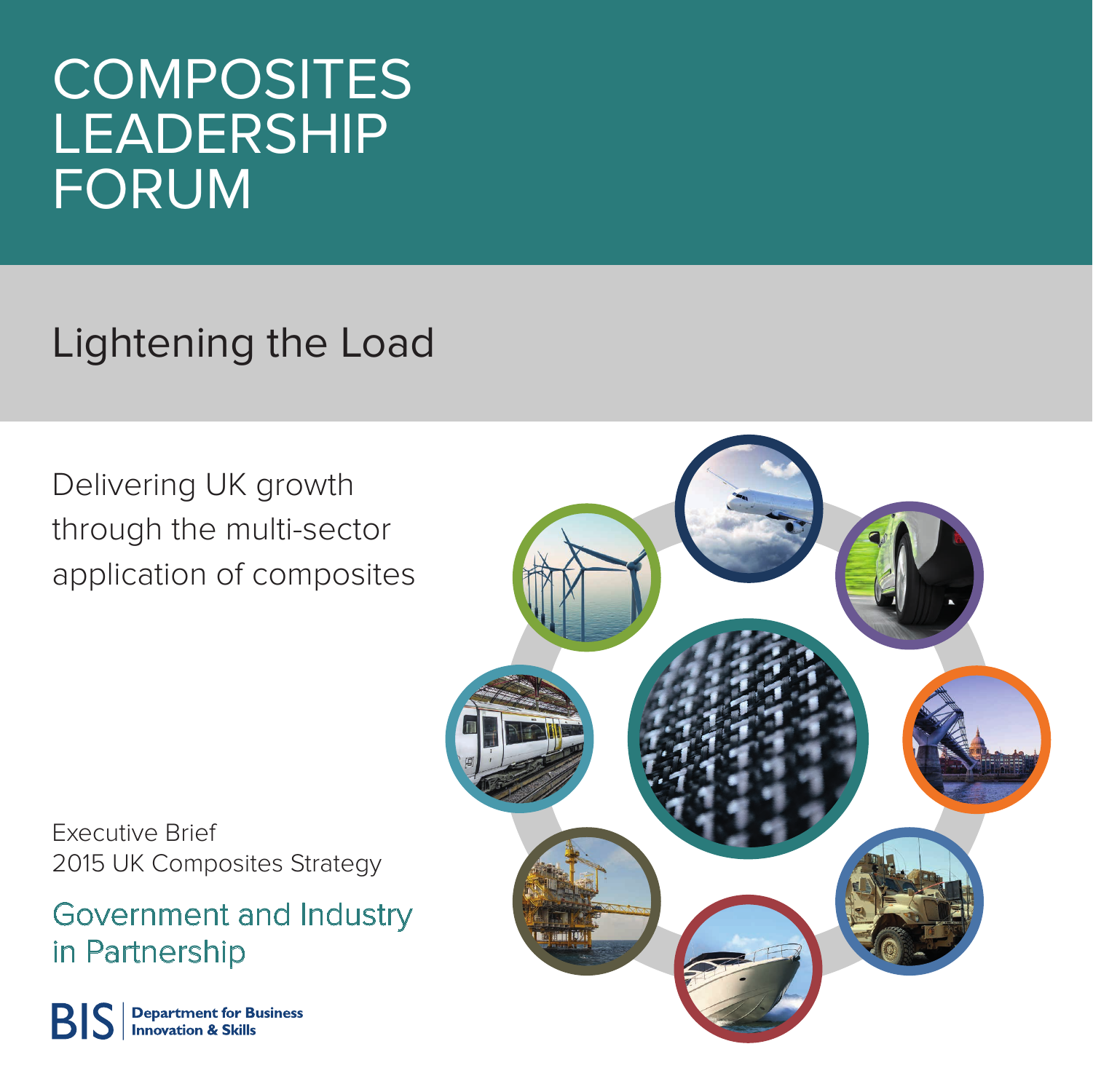### Global Opportunities for Composites

The worldwide market for composites end products in 2013, across all sectors, had a value of US\$68.1 bn. This market is expected to grow at around 6.5% CAGR over the next 6 years to about \$105.8 bn in 2020.

All figures are from Lucintel 2014, shown below under established global market categories.



| AEROSPACE & DEFENSE | <b>TRANSPORTATION</b> | <b>CONSTRUCTION</b> | <b>MARINE</b> | <b>ENERGY</b> | <b>WIND ENERGY</b>  |
|---------------------|-----------------------|---------------------|---------------|---------------|---------------------|
| Global 2020         | Global 2020           | Global 2020         | Global 2020   | Global 2020   | Global 2020         |
| \$20 br             | \$15.6 <sub>bn</sub>  | \$14.1 bn           | $$2.5$ bn     | \$18.2 bn     | \$9.8 <sub>bn</sub> |

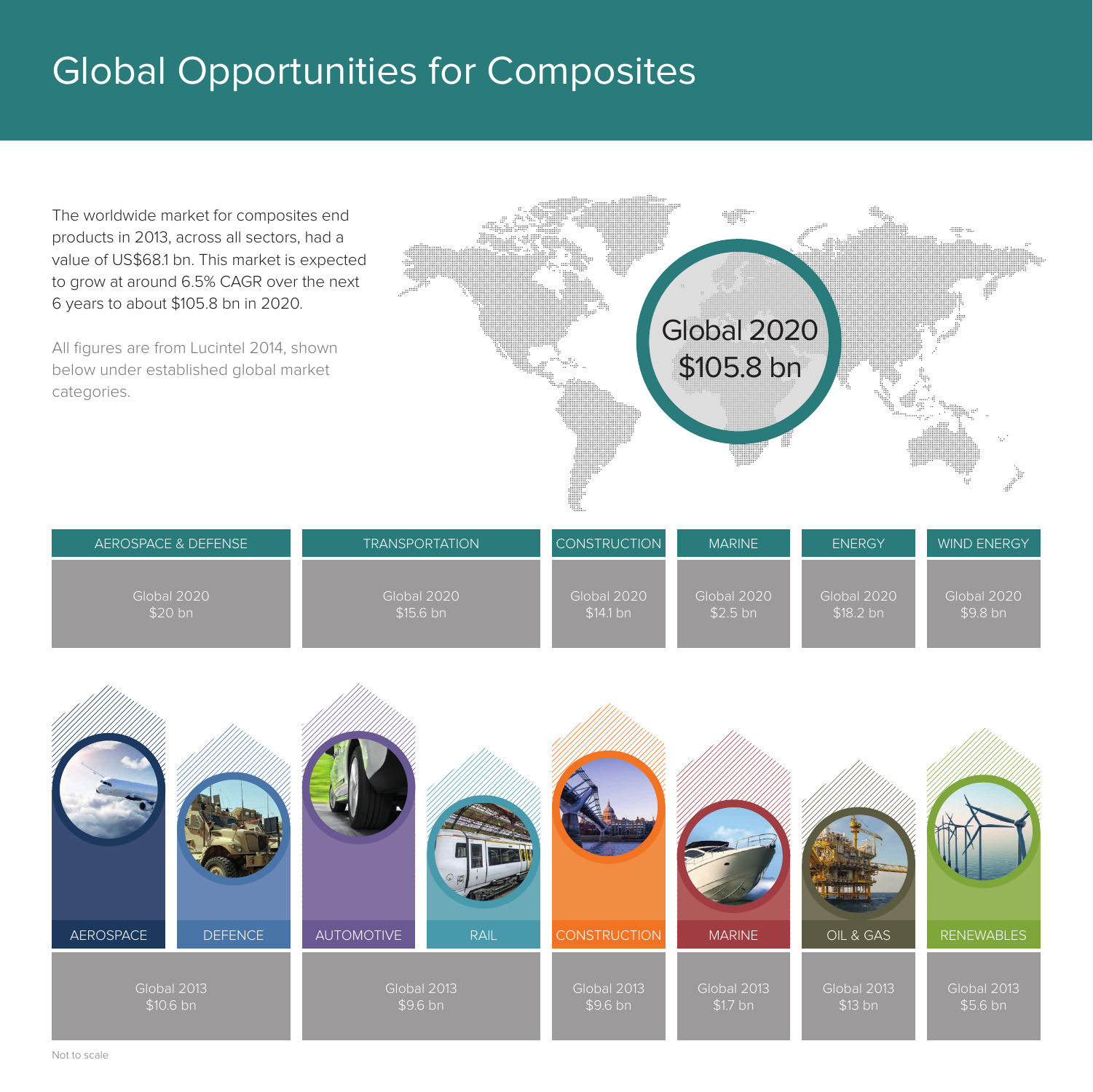### Analysis and Recommendations

CLF Working Groups have identified clusters of composites manufacturing in which the distinguishing characteristics are driven by scale factors: product performance, physical size and production rate. There are similarities within these **Manufacturing Clusters** in the use of production technologies, supply chain configurations, cost models and skill requirements across industrial sectors. The strategy presents a simplified view of these clusters and makes recommendations for further work based on increasing the level of knowledge sharing within these clusters.

#### **The manufacturing cluster strategy will:**

- Enable sectors within each cluster to benefit from knowledge transfer and to develop cross-sector, collaborative research and innovation
- Deliver greater impact in shorter timescales from available public funding
- Identify shared investment opportunities within manufacturing clusters
- Lead to accelerated commercialisation, a more competitive multi-sector supply chain and facilitate the greater application of composite materials

#### **Composites Manufacturing Clusters**

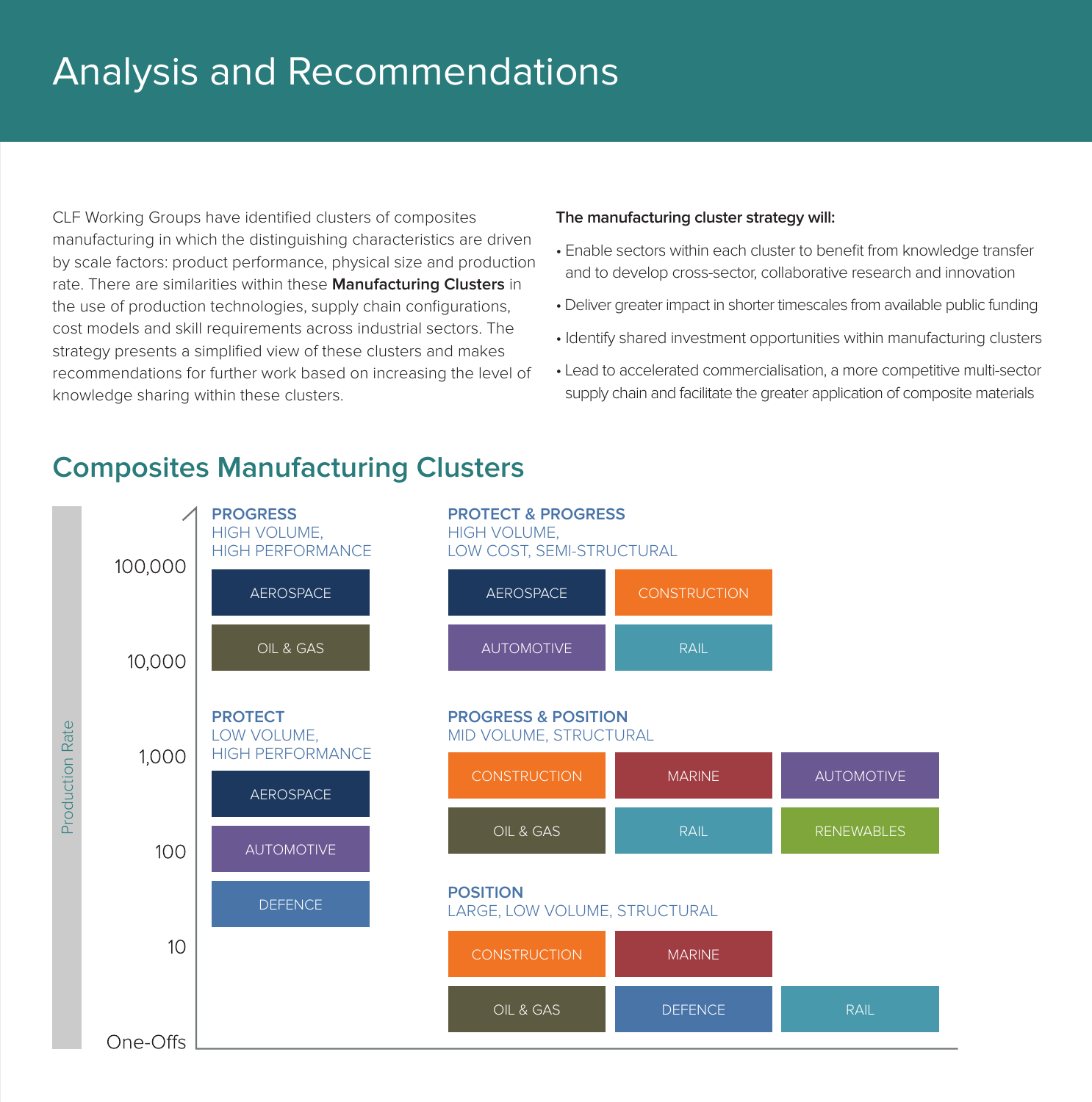### Connected actions to deliver multi-sector growth

#### **Support UK composites science and technology**

- Promote research into composites science
- Establish collaboration with other technical sectors such as chemicals
- Develop new and existing materials to increase performance (e.g. high temperature, through-life and smart)
- Enable sharing of materials and mechanical property data to facilitate new market entry
- Reduce development time, cost and risk using validated simulation and modelling tools
- Improve know-how in design for manufacture, assembly, performance and functionality

#### **Develop skilled and knowledgeable people**

- Capture and convert emerging knowledge into applied learning
- Establish and articulate future skills demand aligned to current and emerging technologies
- Implement competence assurance schemes to assist definition of training needs
- Develop whole workforce training programmes from operator to researcher, including up-skilling of metals skill base and continued professional development
- Continue work to establish cross sector composites apprentice frameworks
- Develop capable trainers and provide facilities to meet industry demand
- Increase awareness of the benefits of composites

#### **Promote environmental sustainability**

- Develop markets for recyclates with associated standards and support creation of GRP recycling supply chain
- R&D to integrate industrial biotechnology into the supply chain and optimise value of natural fibres
- Reduce waste in manufacturing
- Develop capability in life cycle assessment and costing to show the benefits of composites

#### **Encourage successful UK composites supply chains**

- Facilitate growth of existing supply chain for high performance structures
- Ensure development of UK supply chain capability for emerging mid and high volume and large structural applications
- Reduce time to market supported by rapid development funding routes
- Seek to build consortia and business arrangements that fulfill supply chain opportunities
- Support the implementation of a readily accessible UK supply chain capability database
- Encourage investment in UK supply chain companies

#### **Use assurance and standards as enablers**

- Establish composites materials test and database capability
- Develop standards for process related measurements; and for fire smoke and toxicity
- Develop non-destructive methods for thick sections and large scale manufacture
- Implement design codes for structural applications
- Work with regulators to adapt regulations to enable use of composites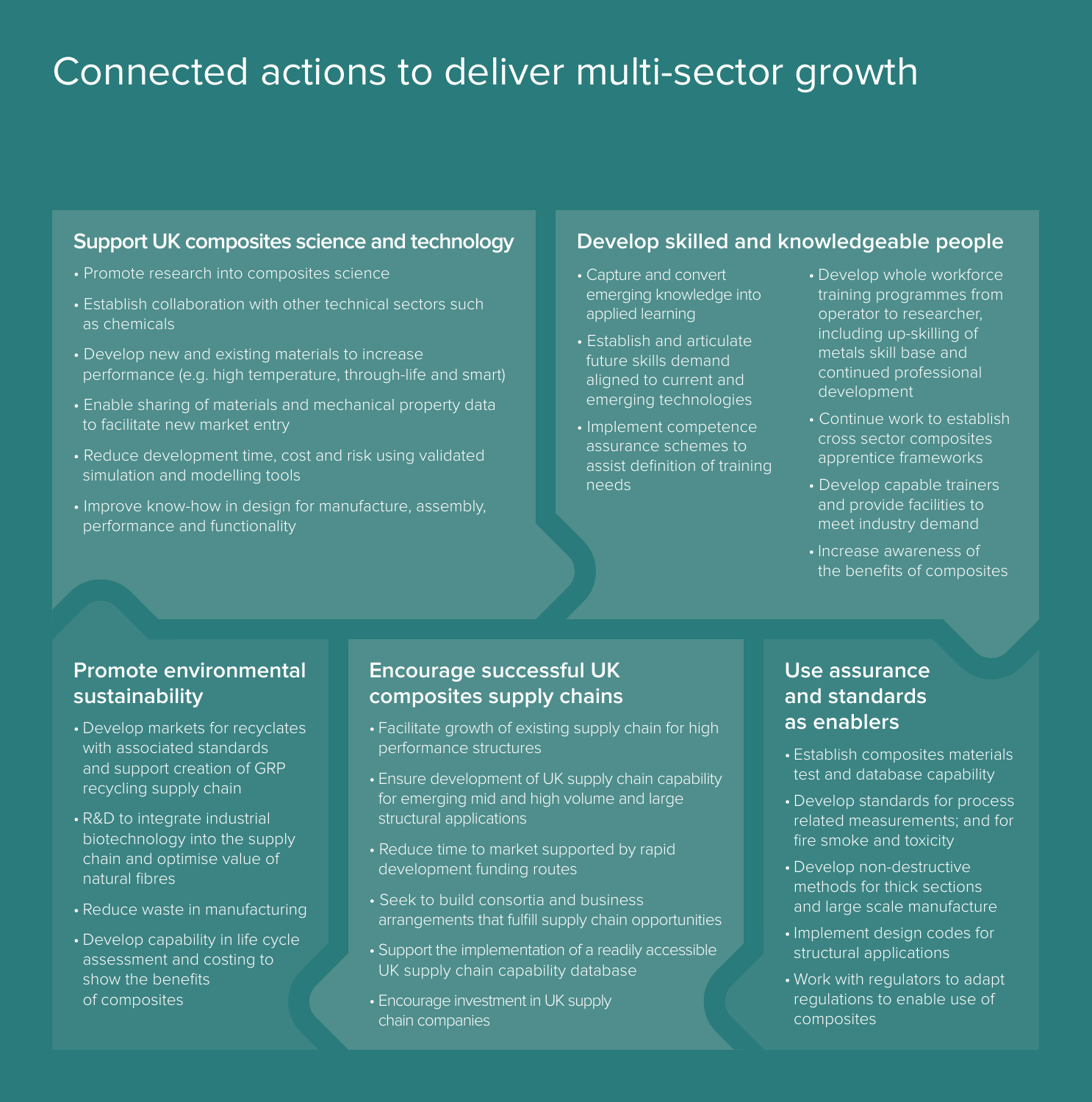### Composites Leadership Forum Vision

**The UK should be recognised as one of the world's leading places for the research and commercial exploitation of composite materials and processes.** Multi-sector UK

The CLF works to influence government and industry. Our aim is to create a balanced innovation pipeline of leading composite science research and technology development; skilled people at all levels and supply chains with the right capability, capacity and competitive proposition.

The strategy proposes three key aims for industry and government to secure UK market share:

**PROTECT** and accelerate organic growth in the already established sectors using composites.

**PROGRESS** developments in technologies and supply chains to capture mid and high volume opportunities.

**POSITION** and enable UK industry to make a paradigm shift, taking advantages of composites in emerging user sectors.

### growth in application of composites **KNOWLEDGE** & STIN<sub>S</sub> TEC H  $\mathsf{z}$  $\overline{\circ}$ **LOGY ANTIVERING** <sup>S</sup>UPPL<sup>Y</sup> <sup>C</sup>HAIN<sup>S</sup>

#### **Wider strategic objectives support these aims:**

- **FOSTER** the growth of composites science research and technology development
- **ADDRESS** the need for assurance regimes and standards enabling the take up of composites in new sectors
- **DEVELOP** capability in life cycle assessment and costing to show the financial and environmental benefits of composites
- **ENSURE** composites industry growth is environmentally sustainable
- **AVOID** unnecessary duplication by widening understanding of opportunities and communication between funding bodies